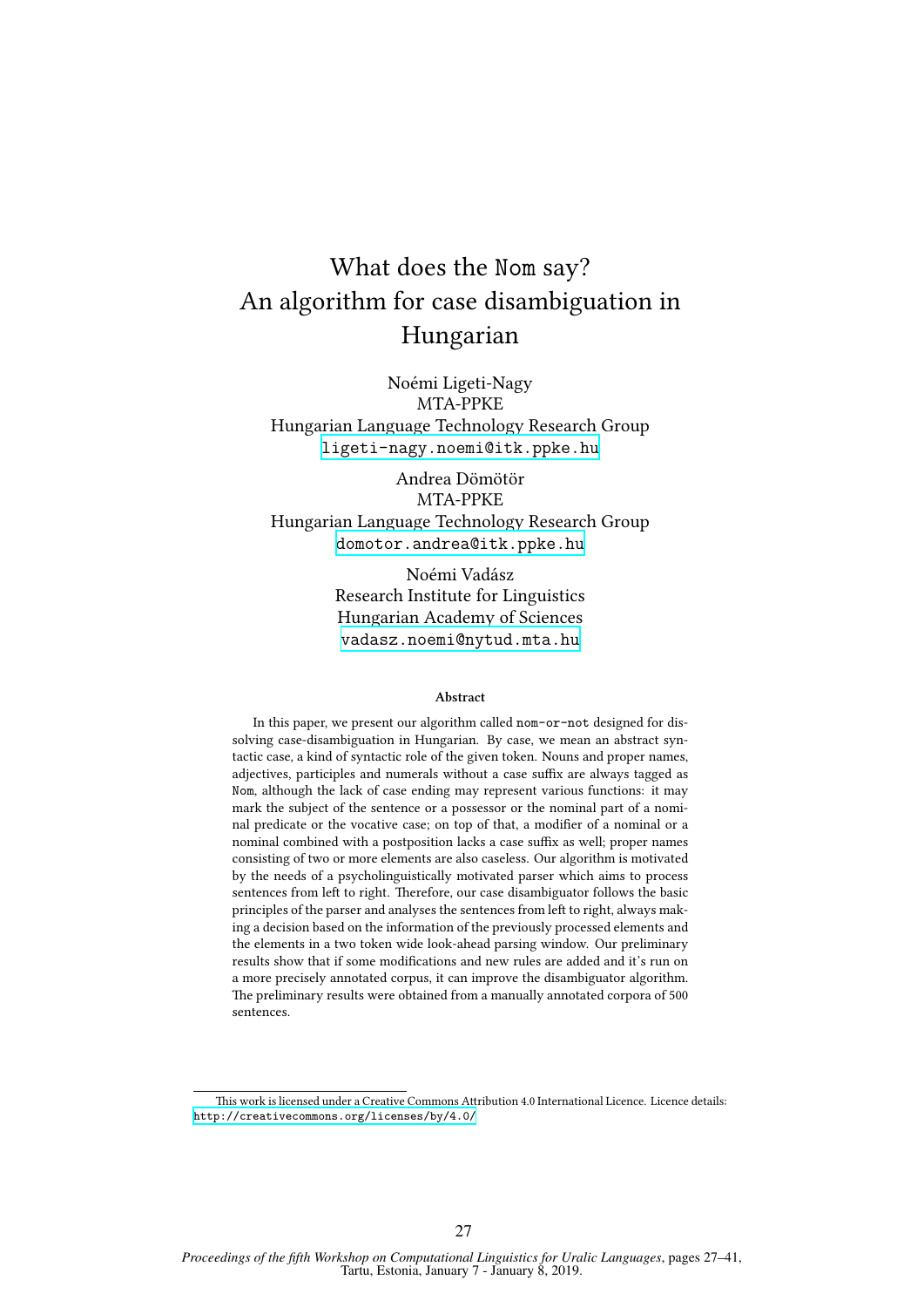#### **Kivonat**

Tanulmányunkban bemutatjuk a nom-or-not névre keresztelt algoritmust, amely az esetrag nélküli névszók mondatbeli szerepének egyértelműsítését végzi. A magyarban a testes esetrag hiánya nem egyértelműen a nominatívuszi esetet kódolja; egy testes esetragot magán nem viselő névszó többféle szerepet betölthet a mondatban: lehet valóban alany, lehet birtokos, lehet névszói állítmány névszói része, lehet névszó módosítója vagy névutó előtt álló névszói elem, lehet vokatívuszi esetben álló névszó, vagy lehet több elemből álló tulajdonnév egyik belső eleme. Algoritmusunk háttere egy az emberi szövegfeldolgozást modellálni szándékozó elemzőrendszer. Ennek szellemében az eset-egyértelműsítést az elemzőrendszer működési elvei alapján végezzük: balról jobbra haladva dolgozzuk fel a szöveget, mindig csak az eddig már olvasott szavakon, illetve a kételemű, előretekintő elemzési ablakban látható információra támaszkodva. Szabályalapú algoritmusunkat egy 500 mondatból álló korpuszon értékeljük ki, melyben kézzel annotálunk minden testes esetrag nélküli névszót. Eredményeink azt mutatják, hogy eljárásunk – két előzmény-algoritmusához hasonlóan, melyek egy-egy részfeladat kezelésére születtek – pontossága néhány szabály beillesztésével és pontosabban annotált korpusz használatával könnyedén javítható lehet.

## **1 Introduction**

Here we present a rule-based algorithm offering a case disambiguation method designed primarily for the AnaGramma parsing system [\(Prószéky and Indig,](#page-13-0) [2015](#page-13-0); [Pró](#page-14-0)[széky et al.,](#page-14-0) [2016\)](#page-14-0). Following a brief description of the parsing system and its principles we turn to the discussion of the possible functions of nominals in the sentence and finally we introduce our algorithm disambiguating caseless nominals in Hungarian sentences.

The current algorithm is an upgraded and extended version of two previously described algorithms presented in [Ligeti-Nagy et al.](#page-13-1) [\(2018\)](#page-13-1) and [Dömötör](#page-13-2) ([2018](#page-13-2)), to be described in details below.

It is inevitable to clarify some terminological questions. Throughout this article, by nominals we mean nouns, adjectives, participles and numerals – words able to fill the role of a subject or a possessor, words that may be modifiers of another nominal etc. This also applies to pronouns that substitute these lexical word classes.

With case, and more specifically, with *function in the sentence* on the one hand we refer to the set of syntactic roles in the sentence, on the other hand we use *function in the sentence* to identify nominal positions inside a noun phrase (NP) as well. Therefore, when we aim to specify the function of a caseless nominal in the sentence, we want to determine if it is the argument of a verb. Otherwise we specify its role inside an NP.

## <span id="page-1-0"></span>**2 Background**

Our algorithm fits into the frame of AnaGramma, a psycholinguistically motivated parsing system which tries to model human sentence processing with its left-to-right and word-by-word parsing design. The context of a word often influences its interpretation, therefore AnaGramma uses a two token wide look-ahead window that provides information of the right context of the word, while the information of the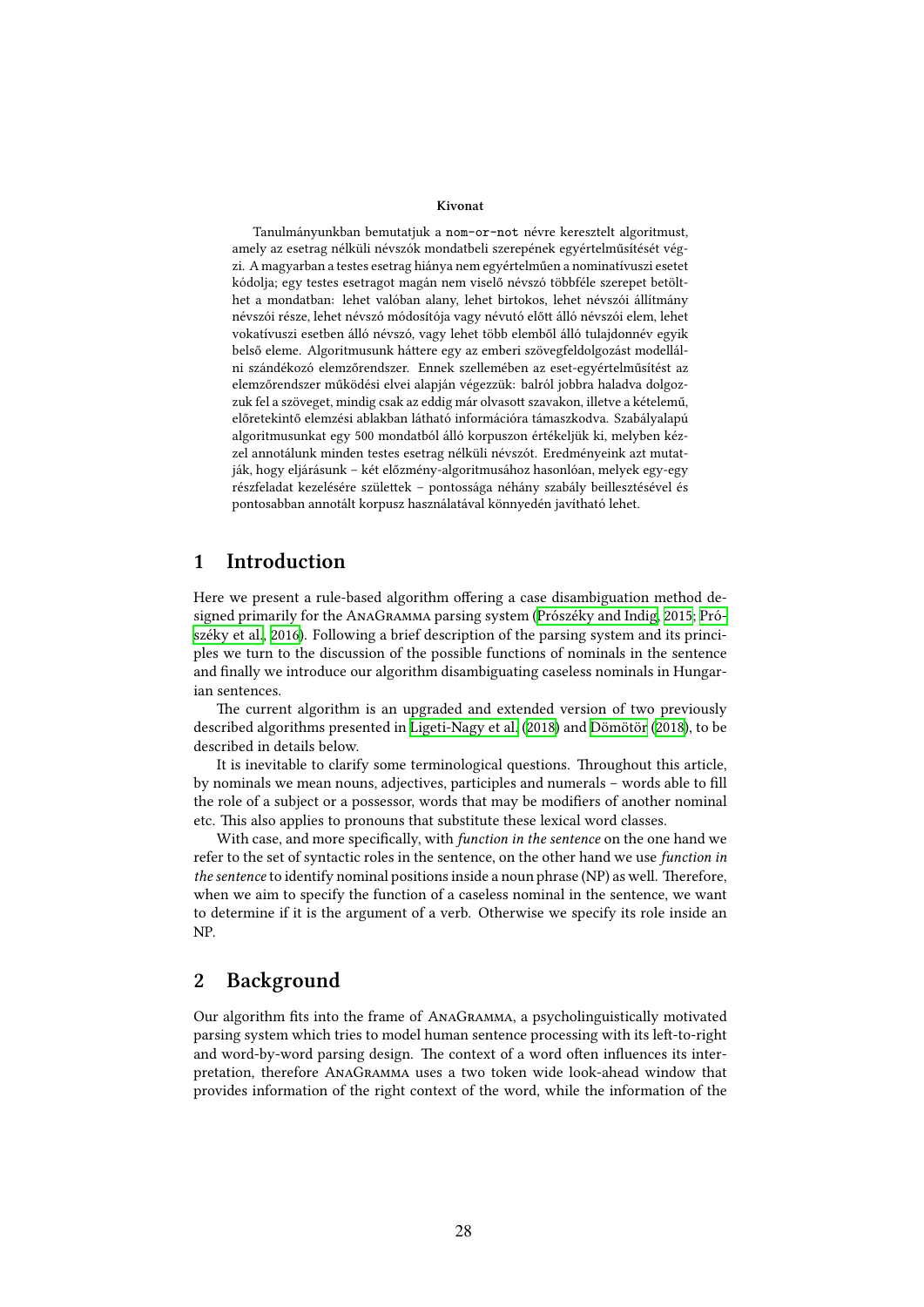previously processed elements is always available in the so-called *pool*. The theoretical background of AnaGramma is based on a two-phased sentence processing model, the *Sausage Machine* where the parsing process consists of two main phases. The first phase is – as Frazier and Fodor [\(Frazier and Fodor](#page-13-3) [\(1978\)](#page-13-3)) calls it – the *Preliminary Phrase Packager* which assigns the lexical and phrasal nodes to groups of words within the string input. The look-ahead window of AnaGramma implements this first phase. In this phase the components of the sentence are prepared, e.g. disambiguation of case-ambiguous nominals presented in this paper. Then, in the second phase, these packaged phrases get their roles in the sentence by adding non-terminal nodes. The second phase is called the *Sentence Structure Supervisor*, as the packages – the pieces of the sausage – receive their role in the sentence.

### <span id="page-2-0"></span>**2.1 Caseless nominals in Hungarian**

Our basic assumption about caseless nominals is that their function in a sentence may be one of the followings: subject [\(1a](#page-2-0)), unmarked possessor([1b](#page-2-0)), argument of a postposition<sup>[1](#page-2-1)</sup> ([1c\)](#page-2-0), element in vocative case (where the noun or the pronoun is used to address a person directly,([1d\)](#page-2-0)), modifier of another nominal([1e](#page-2-0)), part of a proper name consisting of more than one component [\(1f](#page-2-0)) or part of a nominal predicate (discussed in detail later). In the examples([1a\)](#page-2-0)-[\(1f\)](#page-2-0), the third row illustrates the current morphological annotation of the words.

| (1) | a.             | A szomszéd tegnap érkez-ett.<br>the<br>DET ART. DEF N. NOM ADV V.PST. NDEF. 3sG  |  | neighbour yesterday arrive-PsT.3sG                           |  |                                                                                               |  |  |
|-----|----------------|----------------------------------------------------------------------------------|--|--------------------------------------------------------------|--|-----------------------------------------------------------------------------------------------|--|--|
|     |                | 'The neighbour arrived yesterday.'                                               |  |                                                              |  |                                                                                               |  |  |
|     | b.             | $\overline{A}$<br>the<br>DET ART. DEF N. NOM N. POSS. 3SG. NOM V. PRS. NDEF. 3sG |  | szomszéd kutyá-ja<br>neighbour dog-Poss.3sG bark.3sG         |  | ugat.                                                                                         |  |  |
|     |                | 'The neighbour's dog barks.'                                                     |  |                                                              |  |                                                                                               |  |  |
|     | C <sub>1</sub> | $\mathcal{A}$<br>the<br>DET ART. DEF N. NOM POST V. PRS. NDEF. 1SG               |  | szomszéd után érkez-t-ünk.<br>neighbour after arrive-PsT-1PL |  |                                                                                               |  |  |
|     |                | 'We arrived after the neighbour.'                                                |  |                                                              |  |                                                                                               |  |  |
|     | d.             | Jó reggel-t, szomszéd!<br>good morning-Acc neighbour<br>ADJ.NOM N.Acc N.NOM      |  |                                                              |  |                                                                                               |  |  |
|     |                | 'Good morning, neighbour!'                                                       |  |                                                              |  |                                                                                               |  |  |
|     | e.             | Az<br>the                                                                        |  | <b>előző</b> szomszéd kedves volt.                           |  | previous neighbour kind be.PsT.3sG<br>DET ART. DEF ADJ. NOM N. NOM ADJ. NOM V. PST. NDEF. 3sG |  |  |

'The previous neighbour was kind.'

<span id="page-2-1"></span><sup>&</sup>lt;sup>1</sup>Considering the noun to be the argument of the postposition is a simplification and is motivated by AnaGramma being a dependency-parser. In our system, the noun is a dependent of the postposition. A detailed argument for this, however, is beyond the scope of this paper.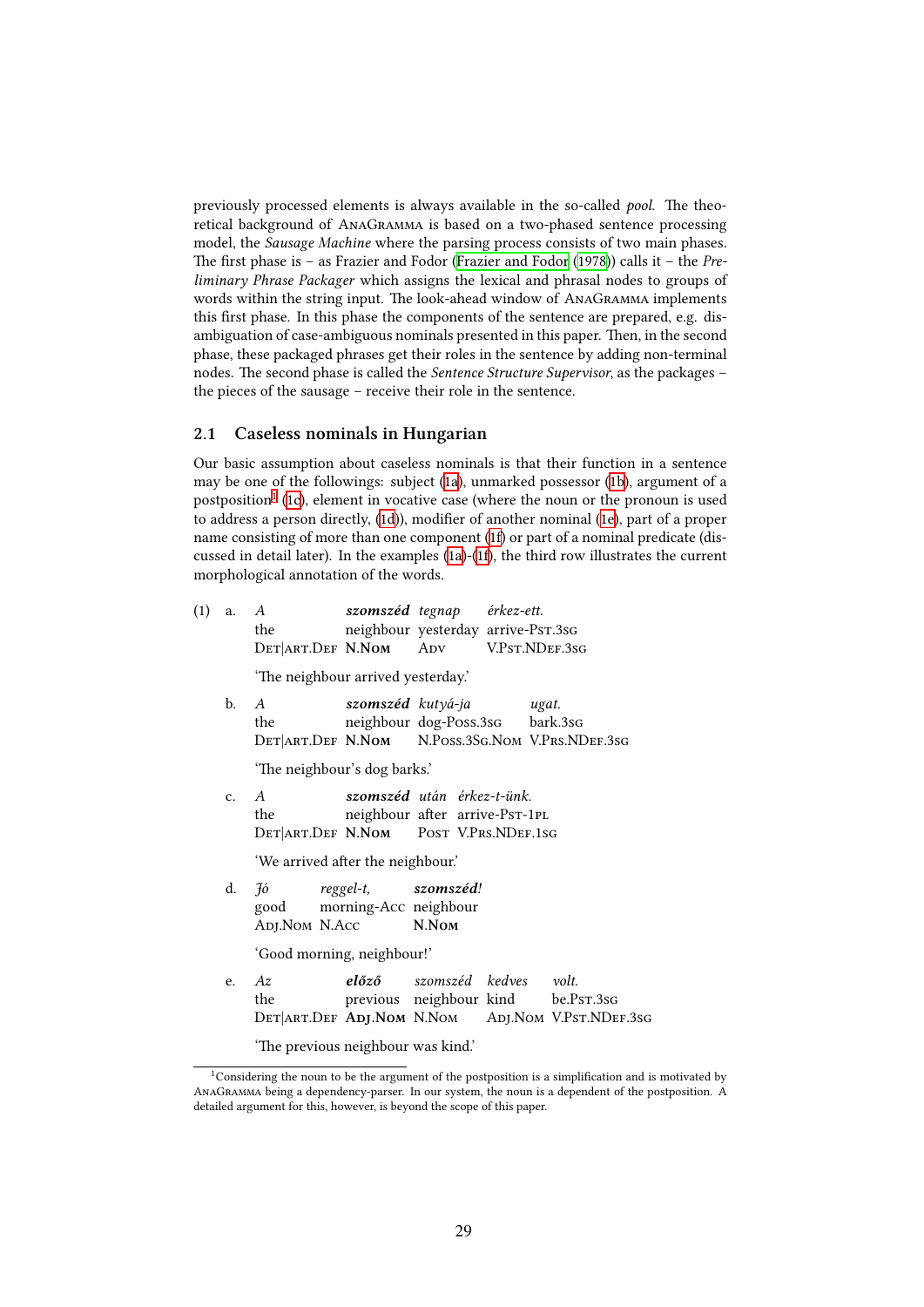|  | f. Máris szomszéd tegnap érkez-ett. |                                          |
|--|-------------------------------------|------------------------------------------|
|  |                                     | Máris neighbour yesterday arrive-Pst.3sG |
|  | N.Nom N.Nom Apv                     | V.Pst.NDEF.3sg                           |

'Neighbour Máris arrived yesterday.'

As mentioned above, the emphasised nominals in  $(1a)-(1f)$  $(1a)-(1f)$  are either arguments of the verb or parts of an NP. The role of predicative nominals, however, is different. Sentence parsing in computational linguistics is usually based on the verb and its argument frame. However, in Hungarian, it is possible to make well-formed, complete and non-elliptic sentences without a finite verb. This is due to the so-called zero copula phenomenon. The copula in Hungarian can be defined as 'an expletive' which is present "if and only if its presence is required by a morphophonological constraint" ([É. Kiss](#page-13-4) ([2002](#page-13-4)):72). This morphophonological constraint is related to the Third Person Parameter of [Stassen](#page-14-1) [\(1994\)](#page-14-1) which means that the (verbal) copula can only be omitted in the third person in present tense. See examples in([2](#page-2-0)).

(2) a. *A szomszéd-om* the neighbour-Poss.1sg lawyer *ügyvéd.*

'My neighbour is a lawyer.'

b. *A* the neighbour-Poss.1sg lawyer be.Pst.3sg *szomszéd-om ügyvéd volt.*

'My neighbour was a lawyer.'

c. *Ügyvéd vagyok.* lawyer be.1sg

'I am a lawyer.'

In nominal sentences like([2a\)](#page-2-0) the parsing tool needs to be able to identify whether or not the sentence contains a nominal predicate as the nominal this should be the head of the whole sentence.

Predicative nominals can be nouns, adjectives, occasionally numerals, and pronouns that substitute these elements. If the predicate is a noun phrase, then the nominal, which is the head of the phrase, is considered predicative. According to [Higgins](#page-13-5) ([1973](#page-13-5)) and others there are various types of copular clauses. The two main categories are predicative and equative sentences. By the former one, we mean those copular sentences in which the nominal predicate is a bare noun or adjective, an indefinite noun phrase or adjectival phrase which denotes an attribute of the subject. In contrast, the latter sentence type states the equality of two individuals. In this case, both the predicate and the subject must be a referential, therefore a determiner phrase (DP) – which encodes definiteness in Hungarian. DPs can be NPs with definite article, proper names or possessive NPs.

The predicative nominal is morphologically unmarked in both types of copular sentences, therefore it shows no difference in form to nominative, genitive and caseless nominals mentioned above. The issue of the case of predicative nominals could be subject of theoretical debate. There are three main approaches to this question. We could either 1) assume a phonologically zero predicative nominal, 2) claim that the nominal predicate is nominative which gets its case by the agreement with its subject([Szécsényi](#page-14-2), [2000](#page-14-2)), or 3) simply consider it caseless. This study does not intend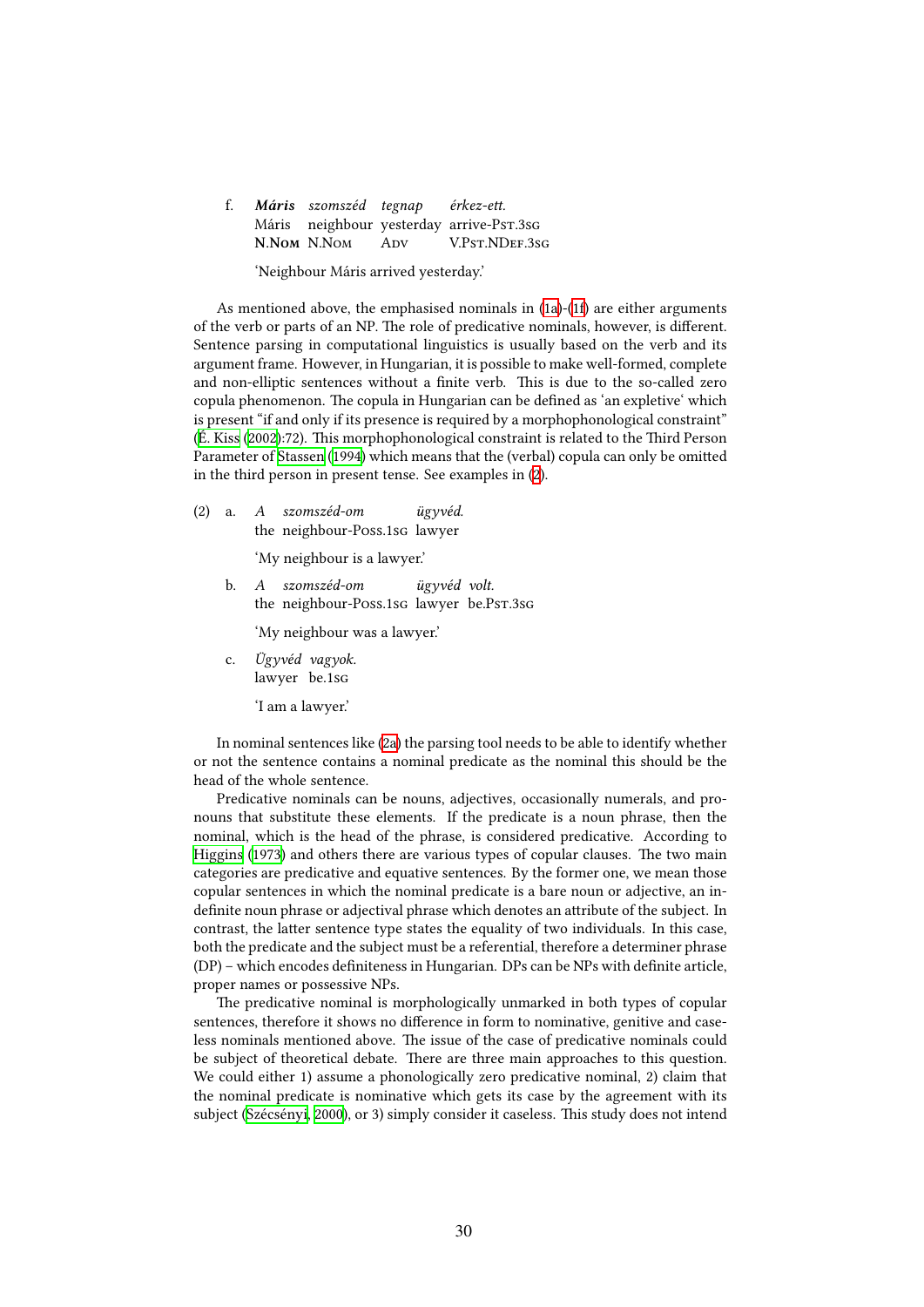to take sides in this issue. With respect to automatic parsing, we may consider the predicative role as a functional feature indicating that the nominal in question needs a subject and optionally a copula as complement. The question of abstract cases does not have special importance for our purposes, therefore in the following, predicative nominals will simply be considered nominals with predicative feature and without case marking.

Based on the above described roles it can be stated that caseless nominals either bear a phonologically zero case suffix (when functioning as a subject as in([1a\)](#page-2-0), an unmarked possessor [\(1b\)](#page-2-0) or being in vocative case [\(1d\)](#page-2-0)) or bearing nothing (when modifying another nominal [\(1e](#page-2-0)), being followed by a postposition [\(1c](#page-2-0)), being part of a complex proper name [\(1f\)](#page-2-0), or functioning as a predicative nominal [\(2\)](#page-2-0)).

Throughout this paper the following annotation is used to distinguish the previously detailed functions:

- phonologically zero case suffix (marking either a Nom or a Gen): *α*
- real 'caselessness' (marking the true lack of case ending): 0
- tag marking the predicative nominal: Pred
- Nom, Gen, and Voc stands for the nominative, genitive, and vocative case, respectively

## **2.2 Previous algorithms**

nom-or-what presented in [\(Ligeti-Nagy et al.](#page-13-1), [2018](#page-13-1)) is a rule-based algorithm primarily built on the ideas drawn up in([Vadász and Indig,](#page-14-3) [2018\)](#page-14-3) where a basic method was introduced to identify unmarked possessors in a sentence (nomorgen). nom-or-what aims to identify the roles of caseless nominals in the sentence solely based on the information seen in the two token wide look-ahead window and was essentially planned to be a module of the AnaGramma parser. This algorithm does not disambiguate nouns in vocative case and only operates on sentences with a verb present (meaning that it does not intend to identify nominal predicates). The algorithm was designed by analysing the caseless nominals both inside and in the final position of an NP in a syntactically annotated corpus of Hungarian (Szeged Treebank 2.0, [Csendes et al.](#page-13-6) ([2005](#page-13-6))).

Three sets of rules were created for nouns, adjectives, and numerals. The rules attempt to define the precise role of the token under examination based on its morphological annotation and on the information gained from the parsing window. If no solid decision can be made and more information is needed to further specify an element, default tags were used. The performance of the algorithm was evaluated on a manually annotated corpus of 500 sentences collected from the Hungarian Gigaword Corpus [\(Oravecz et al.](#page-13-7), [2014\)](#page-13-7). The high precision (97.73%) indicated that the basic principles of the algorithm are correct. The relatively low recall (67.63%) was explained by the authors as a sign of the excessive use of default values.

The algorithm described in [Dömötör](#page-13-2) [\(2018\)](#page-13-2) (named is-pred) was also designed to constitute a part of the AnaGramma parser. It follows the principles of the sausage machine model described in section [2](#page-1-0). nom-or-what was basically the implementation of the first phase of this two-phased parsing model. The second phase carried out by is-pred uses the whole left context, the so-called *pool*. Besides, the is-pred algorithm strongly relies on the output of nom-or-what, as there would be little chance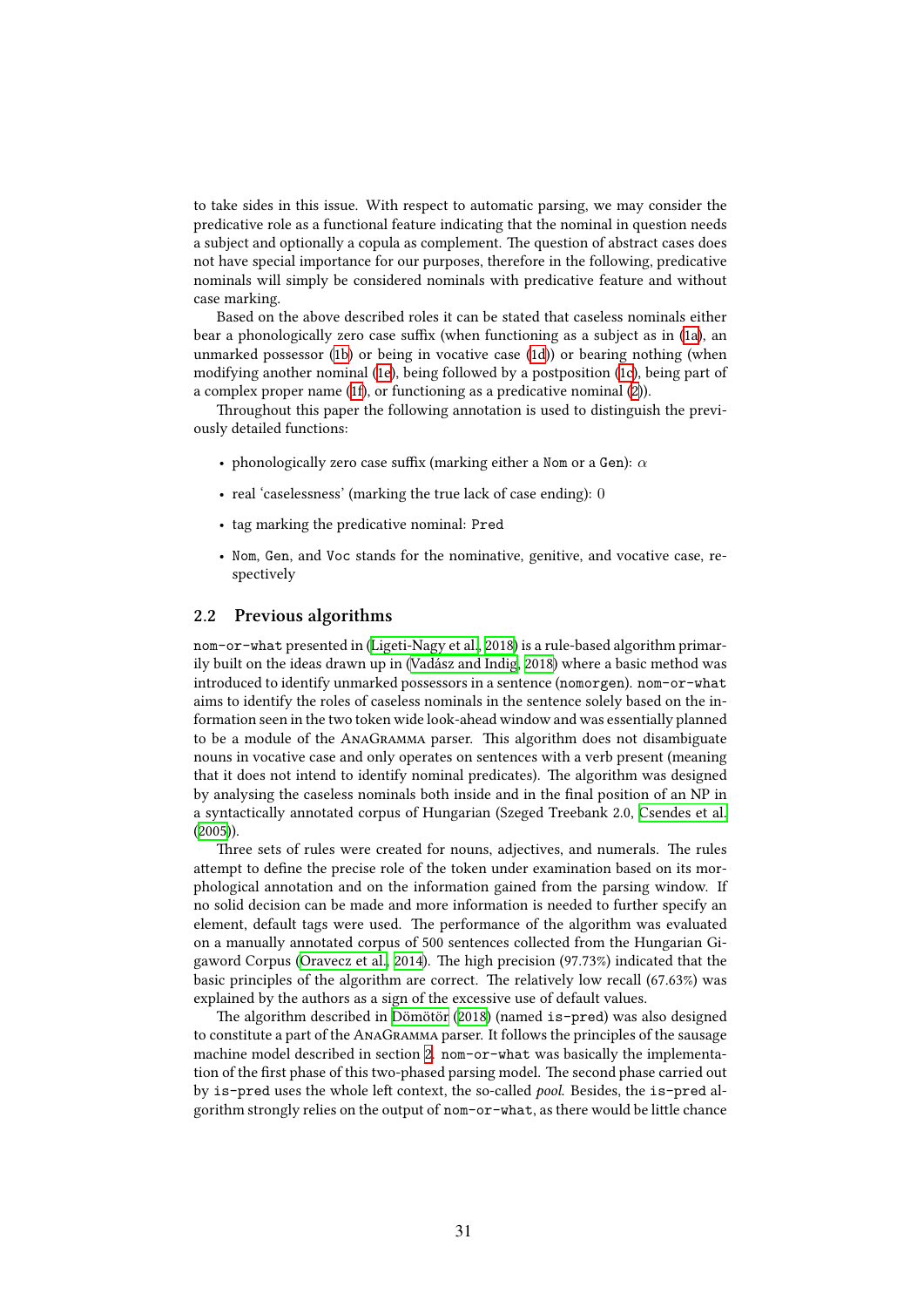to identify predicative nominals based exclusively on the left context without taking into account the local decisions of the first phase.

In sum, the input of is-pred is a sequence that consists of the nominal in question and the part of the sentence that precedes it. The left context of the current word is already analysed and disambiguated by nom-or-what (if possible), thus the algorithm can use various pieces of morphosyntactic information from the pool. The output is a value, similar to trivalent logic: Pred if the nominal is obviously a predicate, Nonpred if it is obviously not a predicate, and Undefined if its syntactic role is still unclear from the given information.

The is-pred algorithm achieved high precision on its test, however, it has some deficiencies that should be improved. On the one hand, its responses are binary which do not complete the analysis in the Nonpred cases. On the other hand, is-pred only handles the predicative copular clauses, therefore the recognition of nominal predicates in equative sentences is a significant gap that this study intends to fill.

The idea behind the current algorithm – called nom-or-not, referring to its role as a synthesis of its antecedents – is, on the one hand, to merge all working and tested rules of the previous algorithms, and, on the other hand, to fill as many gaps left as possible.

# <span id="page-5-0"></span>**3 Method**

The method of nom-or-not follows nom-or-what and is-pred in being rule-based which means that the algorithm does not use machine learning approaches rather it is built on linguistically grounded, hand-crafted rules. The main difference among the three is that nom-or-not merges the two phases of parsing and aims to disambiguate each possible role of caseless nominals in one step. For this task, it is necessary to use both the window and the pool at the same time, therefore the algorithm operates with both forward- and back-looking rules. In either case, the principal source of information is the morphological annotation with only a small scent of lexical information. That is, the disambiguation of caseless nominals is carried out primarily based on the syntactic structure.

The algorithm is designed to process sentences annotated by the *emMorph* morphological analyser([Novák](#page-13-8) [\(2003\)](#page-13-8), [Novák](#page-13-9) ([2014](#page-13-9)), [Novák et al.](#page-13-10) ([2016](#page-13-10))), where the token, the lemma and the morphological tags are separated by a /, and the morphological tags are in square brackets (*USA/USA/[/N][NOM]*). The algorithm processes the sentences from left to right, word by word. The rules are only applied if the token under examination is tagged as Nom. As the targeted parsing method has a psycholinguistic motivation, the case disambiguation algorithm first gathers all the information of the given nominal that is deductible from the pool (the collection of the information of the already processed elements). The back-looking rules are used for preliminary disambiguation of predicative nominals, and they are the following:

- If there is a non-copular finite verb in the pool *→* the current token is not Pred
- If there is a nominative in the pool *→* the current token is Pred, if other cases will be ruled out based on the window, and only Nom and Pred remains as an option
- If the word is the possible head of a DP and there is no nominative in the pool *→* it is not Pred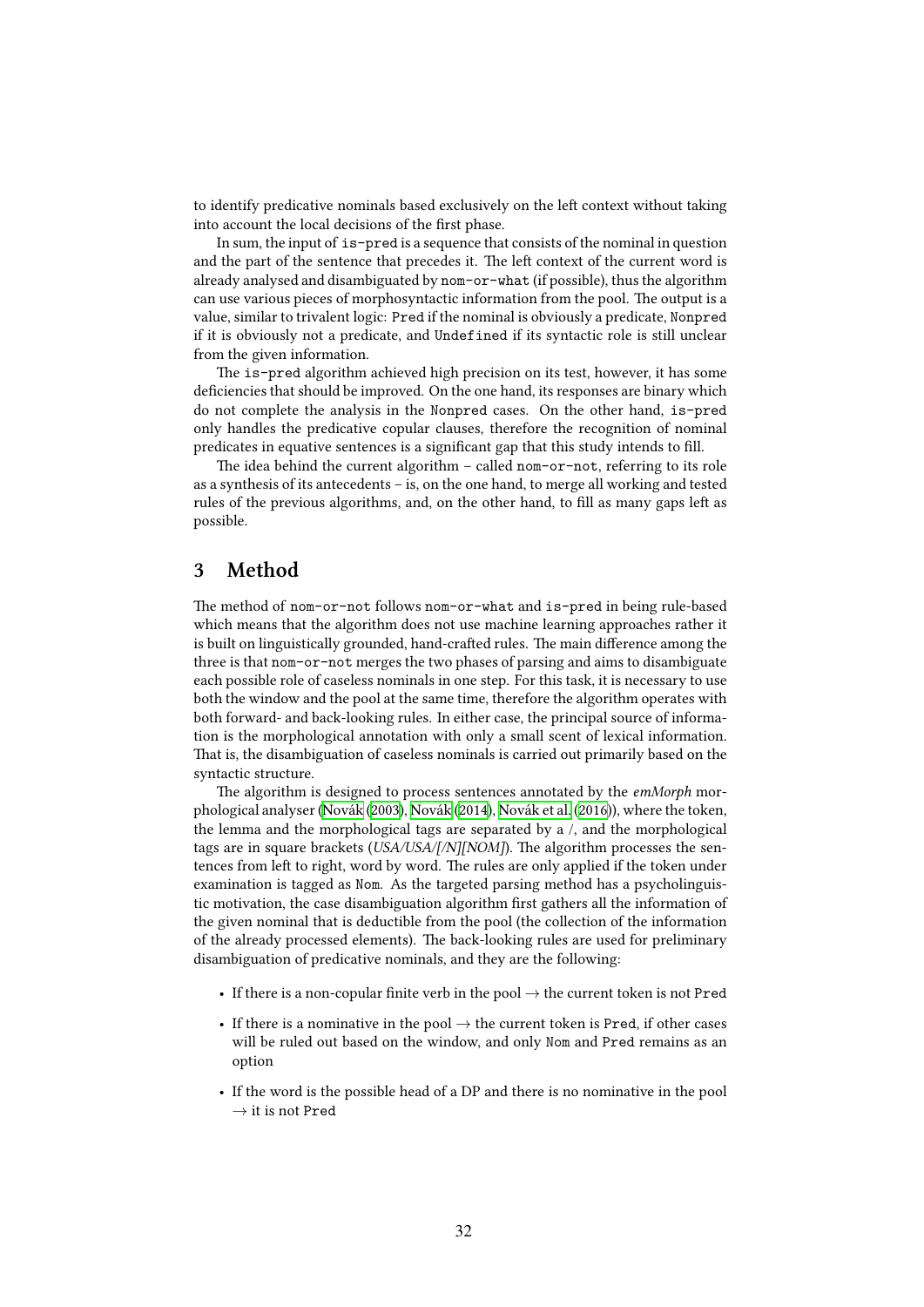- **–** If proper name *→* Head of DP
- **–** If possessive *→* Head of DP
- **–** If preceded by a determiner and optionally one or more NP-modifiers *→* Head of DP
- **–** If demonstrative pronoun ('this', 'that') *→* Head of DP

The rule to detect vocative case on nominals is rather simple at the moment: if the pool contains a verb in 1st or 2nd person singular or plural, and now we see a 3rd person singular or plural noun assigned nominative case Nom (see example [\(3\)](#page-5-0), where the morphological annotation of the words can be seen in the third line), then it is a Voc.

(3) *Jövök,* come.Prs1Sg [/V][Prs.NDef.1Sg] [/N][Nom] *apám!* father.Poss3Sg

I'm coming, father!

Having exploited the left context the algorithm refines its judgment about the nominal in question using the information gathered from the window. The forwardlooking rules are displayed in decision trees in Figures [1-](#page-8-0)[3.](#page-10-0) Obviously, only those branches will be activated that are relevant considering the conclusions drawn up from the information coming from the pool; and every non-final decision is finalised if the knowledge based on the pool makes it possible to rule out a part of the outcome. (E.g. an edge leads us to a leaf with the tag *nom\_or\_pred* on it, but the pool already made it clear that the actual token cannot be a Pred, therefore here the tag Nom will be assigned to this token.)

As the algorithm does not exploit the whole sentence, there necessarily may remain cases where no certain decision can be made. We use the following tags for these cases:

- $\cdot$   $\alpha$ : this is the default case of nouns; if no final tag can be assigned to a noun, but the predicative function is ruled out, the token in question is marked with an *α*, which can later be further specified as Nom or Gen
- *Nom/Pred*: a tag signaling that the given word may either be the subject of the sentence or the nominal predicate
- 0/*Pred*: a tag signaling that the given word may either be a modifier element in an NP or the nominal predicate of the sentence

We assume that nouns and proper names share the same default role – the one marked by  $\alpha$  – with the default case of adjectives, participles, and numerals being 0.

Figure [1](#page-8-0) shows the forward-looking rules activated when the token in question is a noun, a proper name, or a plural adjective or participle. The root of the tree is the POS-tag of the given word. The edges on the first level of the tree contain information gathered from the first element in the parsing window. As an example, if the first token in the window contains the tag of a postposition (Post), the algorithm assigns the tag 0 to the word in question, deleting its original Nom tag. The edges on the second level contain information seen on the second element in the parsing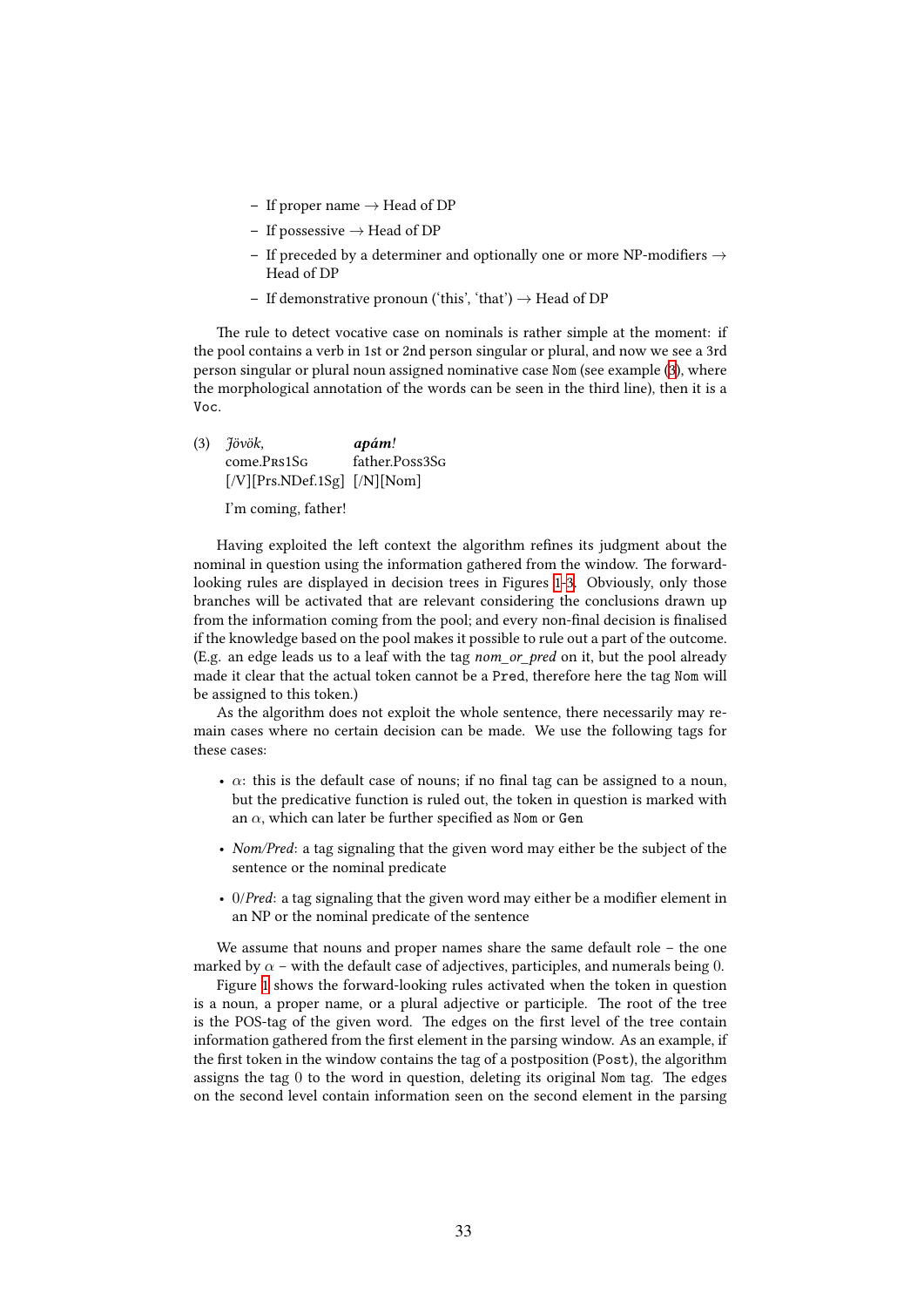window. These edges are only activated if no final decision could be made based on the first token in the window and only a default tag was assigned to the given token.

A special distinction is made during the process not visible on the decision trees. If the given word has a possessive case suffix on it, no Gen tag can be assigned to it based on a possessive suffix on the second element in the window. It is a simplification with which we intend to rule out cases like([4a\)](#page-5-0). The genitive case of a word like the one in bold in([4b](#page-5-0)) remain identifiable for the algorithm by detecting the possessive suffix on the first element in the window (*megbízásából* ('on behalf of the government')).

| (4) | a. | Magyarország <b>kormány-a</b>                             |                                               |                    | mostani nyilatkozat-á-ból                             |  |  |  |
|-----|----|-----------------------------------------------------------|-----------------------------------------------|--------------------|-------------------------------------------------------|--|--|--|
|     |    | Hungary                                                   |                                               |                    | government-Poss.3sG current statement-Poss.3sG-out.of |  |  |  |
|     |    | N.Nom                                                     | N.Poss.3sg.Nom                                |                    | ADJ.NOM N.POSS.3SG.ELA                                |  |  |  |
|     |    | 'from the current statement of the government of Hungary' |                                               |                    |                                                       |  |  |  |
|     | b. | Magyarország <b>kormány-a</b>                             |                                               | n vilatkozat-á-ból |                                                       |  |  |  |
|     |    | Hungary                                                   | government-Poss.3sg statement-Poss.3sg-out.of |                    |                                                       |  |  |  |

N.Nom **N.Poss.3sg.Nom** N.Poss.3sg.Ela

'from the statement of the government of Hungary'

The rules for singular adjectives and participles are displayed in Figure [2.](#page-9-0) The same distinction explained above is valid for the analysis of these tokens as well. Finally, the rules for numerals can be seen in Figure [3](#page-10-0). Throughout the figures we use the macro NPMod for adjectives and participles as nom-or-gen started to tag every adjective and participle as NPMod referring to their ability to modify an NP.

The algorithm implemented in Python is available with the test corpus containing the gold standard annotation at <https://github.com/ppke-nlpg/nom-or-not>.

## **4 Results**

For the evaluation of the performance of the algorithm we used a randomly composed subcorpus of the Hungarian Gigaword Corpus. The test corpus contains 500 sentences with no restriction to genre, content or quality. We carried out the morphological analysis of the sentences with the *emMorph* tool integrated in e-magyar language processing system([Váradi et al.](#page-14-4) [\(2018\)](#page-14-4)).

The testcorpus contains 2 255 tokens tagged as Nom by the morphological analyser. We manually annotated them with tags from the set described above. The output of the algorithm was compared to this gold standard. It is important to note that the human annotation took the whole sentence into consideration and no default tags were allowed (unless the whole sentence was ambiguous). As the algorithm operates without analysing the whole sentence, it necessarily provides ambiguous responses in some cases meaning that we cannot expect 100% recall. The algorithm was consciously designed to work with high precision instead of high recall.

The evaluation follows the rules described in Table [1](#page-10-1). The true positive (TP) matches are the correct ones. The erroneous or overspecified results are considered false positives (FP). Finally, we refer to the uncertain (underspecified) responses of the algorithm as false negatives (FN). The results are shown in Table [2.](#page-11-0) By precision we mean the percentage of  $TP/(TP + FP)$  and by recall we mean  $TP/(TP + FP)$ *F N*).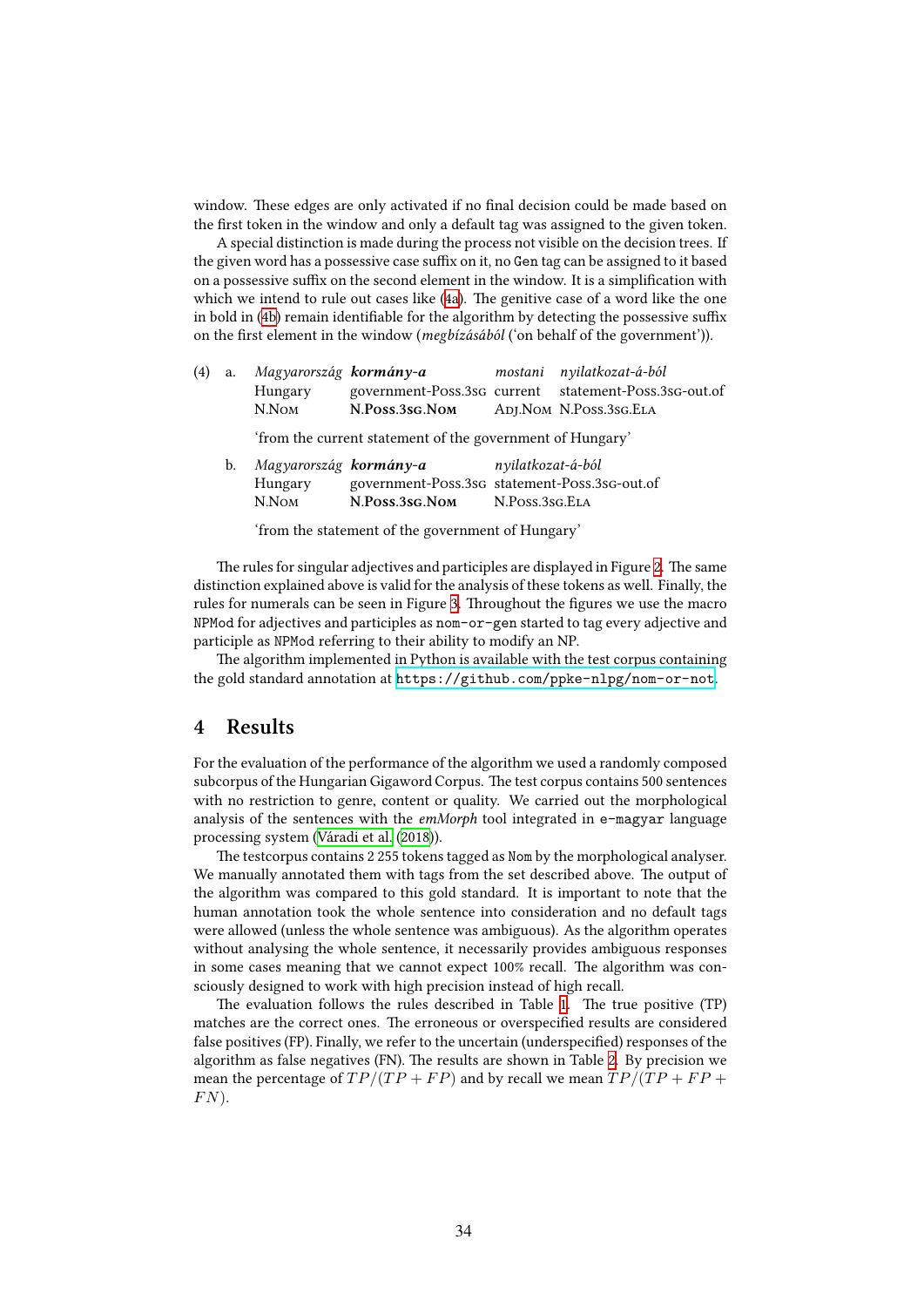<span id="page-8-0"></span>

Figure 1: Decision tree summarising the rules concerning nouns, proper names, and plural adjectives, numerals and participles. The root of the tree is the POS-tag of the token under examination. The edges on the first level contain information seen on the first element in the parsing window. The edges on the second level contain information seen on the second element in the parsing window. *be\_1st\_2nd* is a macro for the 1st and 2nd person forms of the copula. *Not* is a macro for negation. *be\_not\_is* is a macro for any copula except for the singular and plural 3rd person form of *be*.

As can be seen, the algorithm achieved moderately good recall and a precision lower than expected. We analysed the results in more detail in a confusion matrix (Table [3](#page-11-1)). The rows display the responses of the algorithm, while the columns show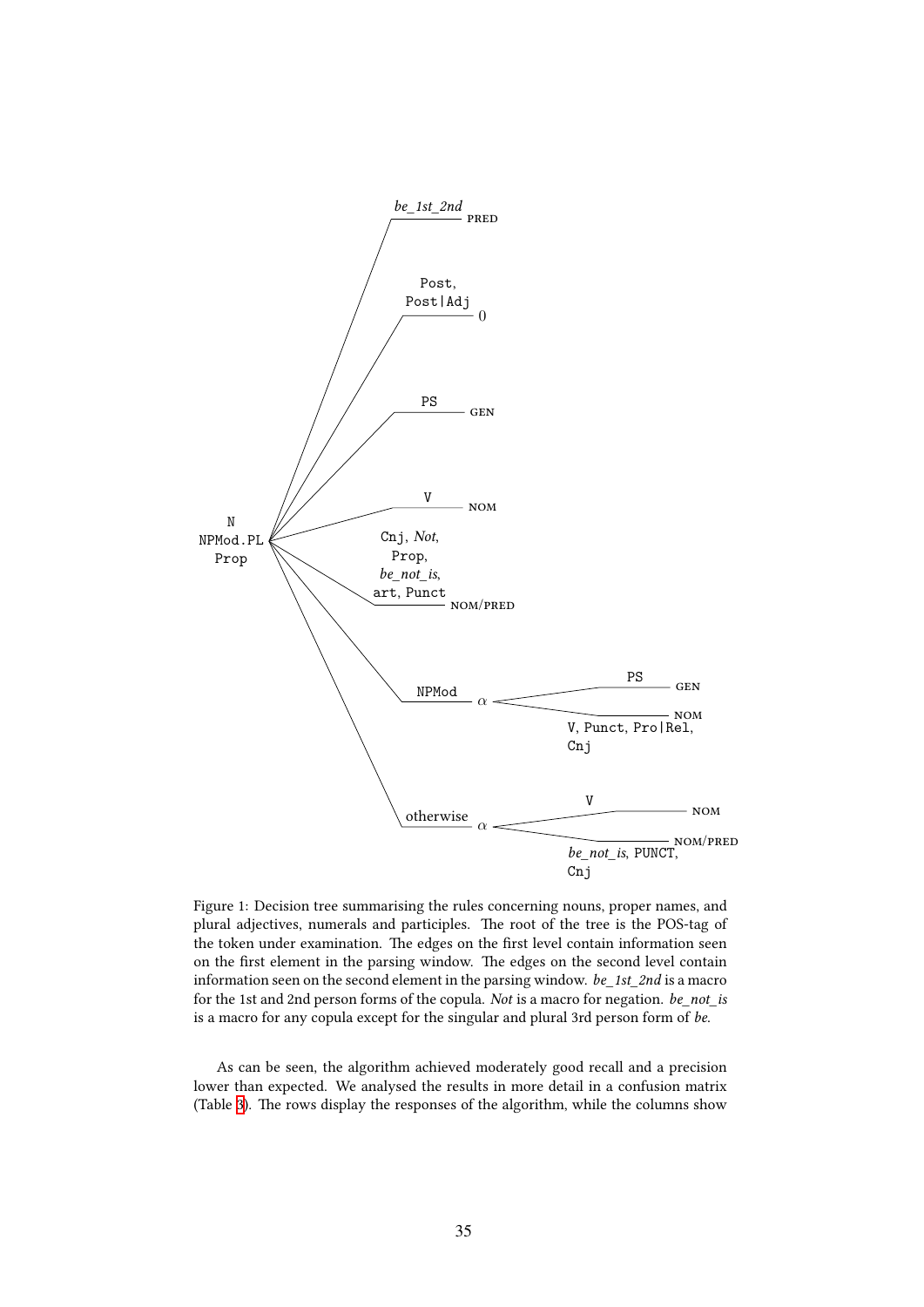<span id="page-9-0"></span>

Figure 2: Decision tree summarising the rules concerning (singular) adjectives and participles. The root of the tree is the POS-tag of the token under examination. The edges on the first level contain information seen on the first element in the parsing window. The edges on the second level contain information seen on the second element in the parsing window. *be\_1st\_2nd* is a macro for the 1st and 2nd person forms of the copula. *Not* is a macro for negation. *be\_not\_is* is a macro for any copula except for the singular and plural 3rd person form of *be*.

the gold standard annotation.

A significant part of the errors (102) is due to an erroneous morphological annotation of the surrounding tokens. We eliminated those from the final results.

## <span id="page-9-1"></span>**5 Discussion**

As expected, the algorithm performs with a moderately high recall compared to that of nom-or-what (67.63%) which is due to the fact that some of the default tags were eliminated from the algorithm. Recall is influenced by the number of false negative hits (361 in the results). Considering that the algorithm does not have the whole sentence available when deciding, underspecification (resulting in false negative hits)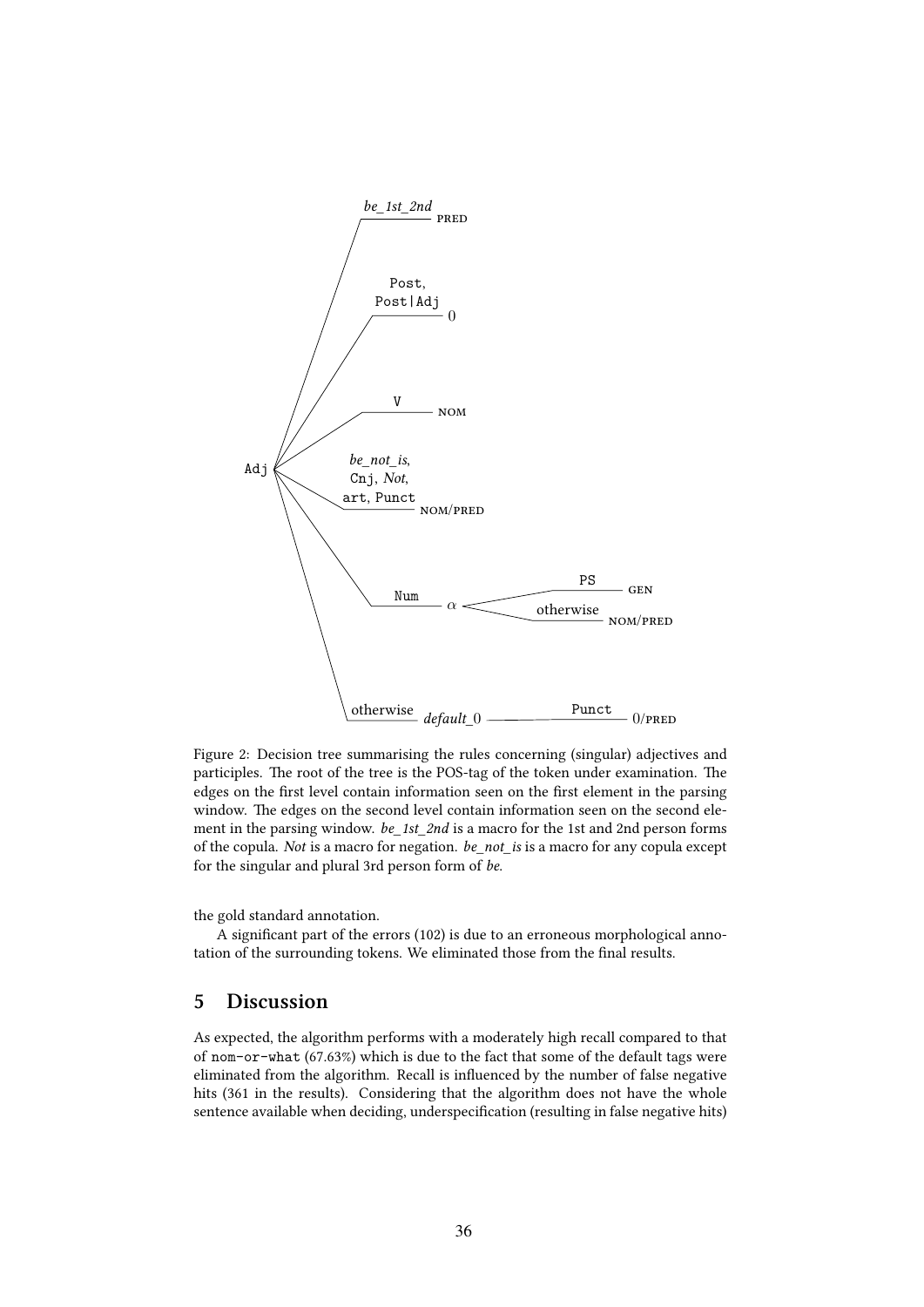<span id="page-10-0"></span>

Figure 3: Decision tree summarising the rules concerning numerals. The root of the tree is the POS-tag of the token under examination. The edges on the first level contain information seen on the first element in the parsing window. *be\_not\_is* is a macro for any copula except for the singular and plural 3rd person form of *be*.

| category  | result                        | standard       |  |  |
|-----------|-------------------------------|----------------|--|--|
|           | <b>NOM</b>                    | <b>NOM</b>     |  |  |
|           | <b>GEN</b>                    | <b>GEN</b>     |  |  |
| TP        | PRED                          | PRED           |  |  |
|           | 0                             | $\overline{0}$ |  |  |
|           | <b>VOC</b>                    | <b>VOC</b>     |  |  |
|           | $\alpha$                      | $\alpha$       |  |  |
|           | <b>NOM</b>                    | $\alpha$       |  |  |
|           | <b>GEN</b>                    | $\alpha$       |  |  |
| <b>FP</b> | 0                             | $0$ /PRED      |  |  |
|           | PRED                          | $0$ /PRED      |  |  |
|           | <b>NOM</b>                    | NOM/PRED       |  |  |
|           | PRED                          | NOM/PRED       |  |  |
|           | every other non-matching tags |                |  |  |
|           | $\alpha$                      | <b>NOM</b>     |  |  |
|           | $\alpha$                      | <b>GEN</b>     |  |  |
| <b>FN</b> | $0$ /pred                     | 0              |  |  |
|           | $0$ /pred                     | PRED           |  |  |
|           | Nom/Pred                      | Nom            |  |  |
|           | NOM/PRED                      | PRED           |  |  |

<span id="page-10-1"></span>Table 1: Rules of evaluation. The tags in the *result* column are the ones assigned by the algorithm. The tags in the *standard* column are the gold standard annotation.

is comprehensible in many of the cases. These results are not as problematic for the whole parsing task as the false positive ones, since the uncertain tags can still be specified at a later point of parsing with the scanning of further words.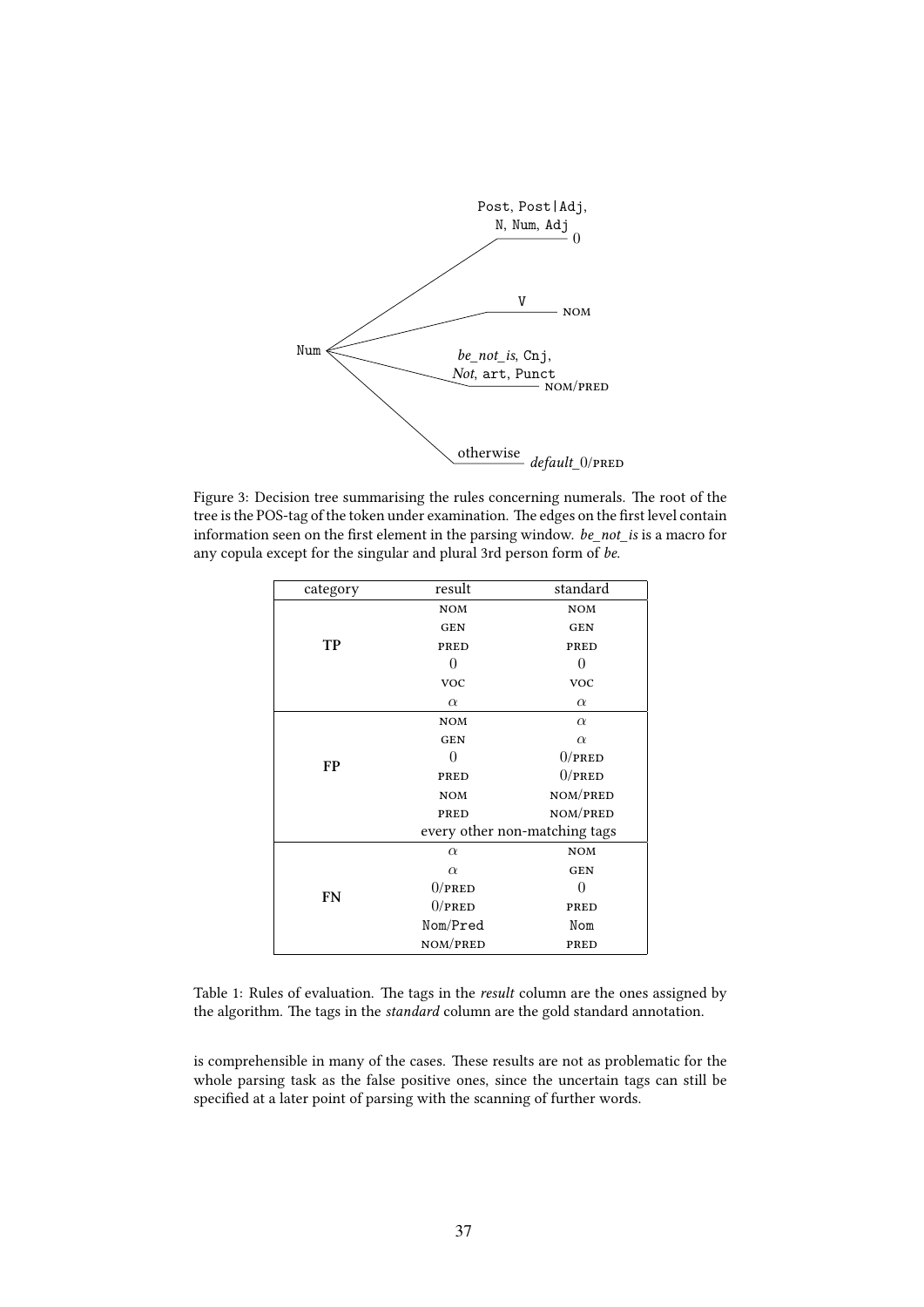<span id="page-11-1"></span><span id="page-11-0"></span>

| Precision | Recall | F-measure |
|-----------|--------|-----------|
| 77.82%    | 79.3%  | 78.55%    |

Table 2: Test results of the nom-or-not algorithm evaluated on 500 randomly selected and manually annotated sentences

|          | Nom      | Gen            | 0   | Pred     | Voc | $\alpha$ | Nom/Pred |
|----------|----------|----------------|-----|----------|-----|----------|----------|
| Nom      | 281      | 9              | 54  | 57       | 0   | $\theta$ | O        |
| Gen      | 3        | 229            | 8   | 0        | 0   | 0        | $_{0}$   |
| $\theta$ |          | 1              | 811 | 3        | 0   | 0        | $_{0}$   |
| Pred     | 105      | 0              | 2   | 62       | 0   | 0        | 5        |
| Voc      | 0        | $\theta$       | 0   | 0        | 0   | 0        | 0        |
| alpha    | 83       | 27             | 79  | 5        | 0   | 0        | 0        |
| Nom/Pred | 143      | $\overline{2}$ | 26  | 69       |     |          | 0        |
| 0/Pred   | $\Omega$ | $\Omega$       | 39  | $\Omega$ | 0   |          |          |

Table 3: Confusion matrix. The rows refer to the tags assigned by the algorithm. The columns represent the gold standard annotation.

The confusion matrix in Table [3](#page-11-1) reveals that the majority of FP hits (268) is in connection with Nom or Pred, and more than half of them (162) is caused by a swap of these two tags. This can be explained on the one hand with the fact that our rules detecting predicative nominals are highly dependent on our preceding decisions on nominals: if a Nom was found we assume that no more Nom should be identified. However, our rules do not take clause boundaries into consideration, although a previously found Nom may be the subject of another clause other than the clause under examination . Stopping the backwards-looking rules on clause boundaries is a rather important issue to solve later. Obviously, any erroneously annotated Nom can lead to further mistakes during the analysis, even within the same clause. On the other hand, transposing Nom with Gen or vice versa is often caused by a verb falsely considered a copular verb. *Lehet* (may be) or *lesz* (will be) are just two examples of verbs that can either be a copular verb or a normal verb. This distinction is not available in their current morphological annotation, therefore the algorithm always assumes them to be a copular verb.

Another source of errors (159 cases) is the undiscovered inner structure of constructions like([5a\)](#page-9-1) and [\(5b\)](#page-9-1). Here we assume that there is no case suffix on the first element, therefore a 0 would be the correct tag for it. However, detecting these names is challenging and currently not solved in nom-or-not. There is no visible sign of the connection between the words in these constructions, especially not in their morphological analysis. Therefore, the first element most often receives a default tag. Presumably, these cases should be referred to a module responsible for world knowledge.

(5) a. *elnök* president sir N.Nom *úr* N.Nom

'Mr. President'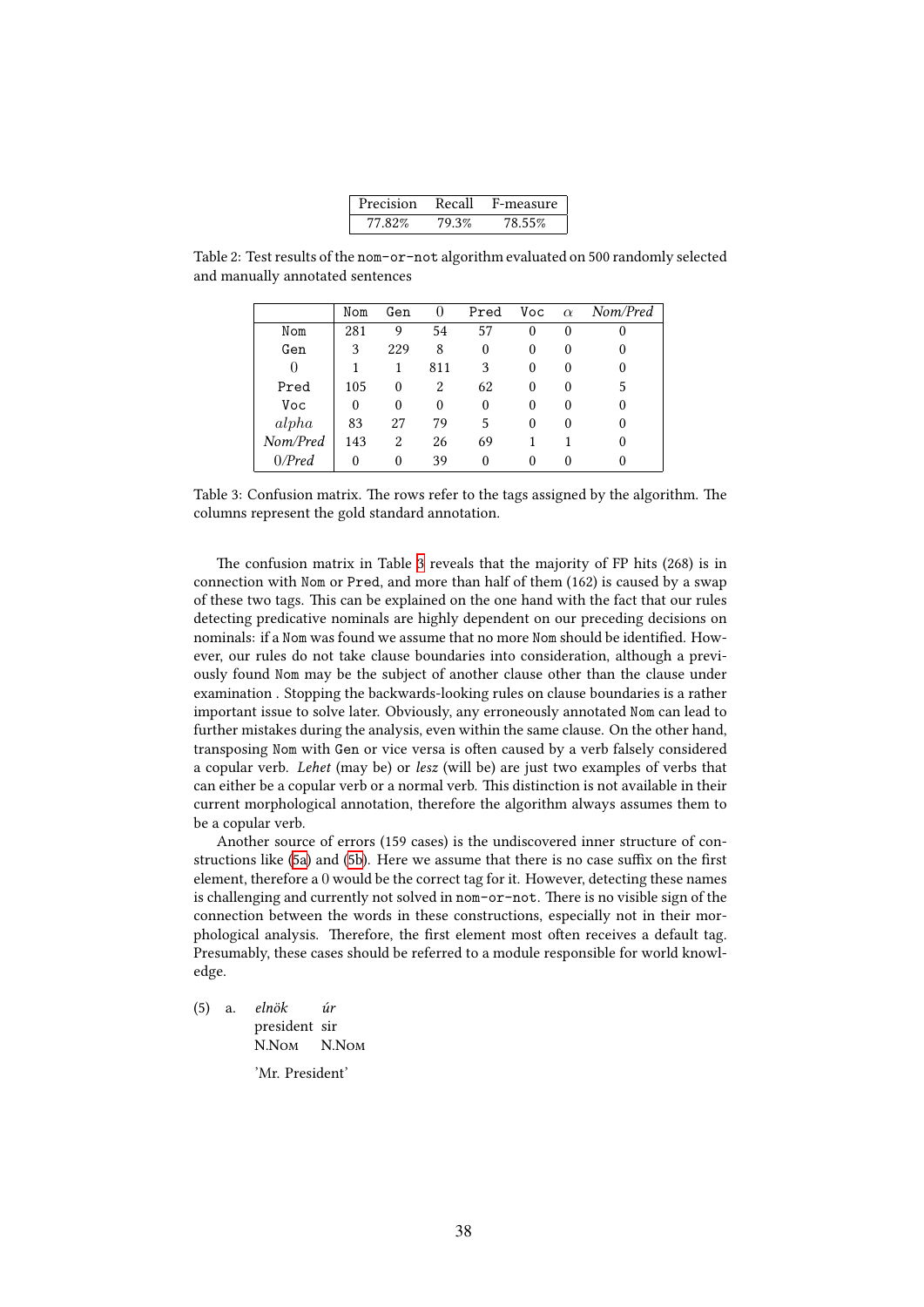b. *Kinaesthetics termék* Kinaesthetics product Prop.Nom N.N<sub>OM</sub>

'the product Kinaesthetics'

Finally, cases like([6a\)](#page-9-1) present a challenge to our algorithm as well: these are some kind of exclamations without any particular case suffix on them, as they play no role in the sentence. We would assign a 0 tag for them, but their distinction is quite problematic and at the moment unsolved in a sentence.

(6) a. *Támadás!* attack N.Nom 'Attack!'

Setting the unsolved problems and all the errors aside, we can see that the algorithm performs well with genitive case and with tokens not bearing any suffix at all (tagged with 0). With Pred, on the other hand, nom-or-not is quite uncertain, but never assigns any Gen or 0 tag to the nominal predicates of a sentence.

A part of the underspecification (FN results) may be solved by inserting a final step at the end of the analysis of each sentence: any verb following the tokens tagged as *Nom/Pred* can clarify its role as Nom.

## **6 Conclusion**

We presented our rule-based algorithm called nom-or-not designed to disambiguate the role of caseless nominals for Hungarian. It is the successor of some related algorithms, each of which were implemented to solve a small part of the complex problem. Here we intended to provide an algorithm able to deal with every possible role of caseless nominals.

In this paper, we presented the design of the algorithm accompanied by the preliminary results obtained by evaluating the algorithm's performance on a test corpus containing 500 manually annotated sentences. Although we expected a higher precision, the majority of FP results is not a random mistake but a systematic error that can and should be solved by extending our rules or by evaluating the algorithm on a more precisely annotated test corpus. The recall is higher than our expectations proving that eliminating the default tags of adjectives, participles and numerals results in a better performance.

There are numerous tasks ahead of us: we need to revise our rules concerning predicative nominals as they seem to cause a significant amount of FP results. After inserting a final check in the algorithm that makes it able to clarify the role of tokens temporarily annotated with a tag of a default value, nom-or-not will hopefully provide a solution of high precision and recall for this case-disambiguation task for Hungarian.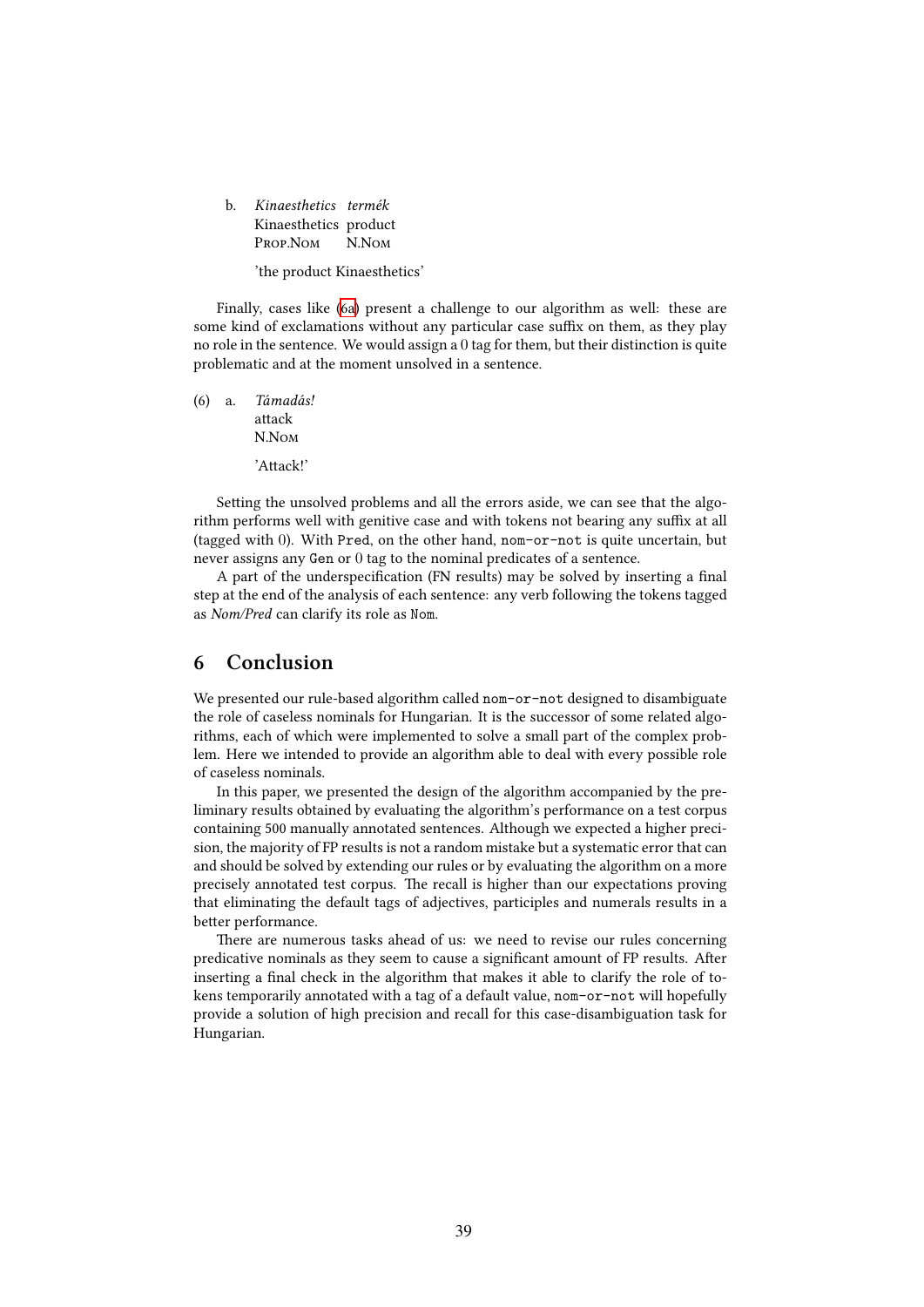## **References**

- <span id="page-13-6"></span>Dóra Csendes, János Csirik, Tibor Gyimóthy, and András Kocsor. 2005. The Szeged Treebank. In Václav Matoušek, Pavel Mautner, and Tomáš Pavelka, editors, *Text, Speech and Dialogue: 8th International Conference, TSD 2005, Karlovy Vary, Czech Republic, September 12-15, 2005. Proceedings*. Springer Berlin Heidelberg, Berlin, Heidelberg, pages 123–131.
- <span id="page-13-2"></span>Andrea Dömötör. 2018. Nem mind VP, ami állít – A névszói állítmány azonosítása számítógépes elemzőben [All that Predicates is not VP – The Identification of Nominal Predicate in Automatic Parsing]. In Zsófia Ludányi, Valéria Krepsz, and Tekla Etelka Gráczi, editors, *Doktoranduszok tanulmányai az alkalmazott nyelvészet köréből 2018*. pages 3–10.
- <span id="page-13-4"></span>Katalin É. Kiss. 2002. *The Syntax of Hungarian*. Cambridge University Press.
- <span id="page-13-3"></span>Lyn Frazier and Janet Dean Fodor. 1978. The Sausage Machine: A New Two-stage Parsing Model. *Cognition* 6(4):291–325.
- <span id="page-13-5"></span>Francis Roger Higgins. 1973. *The Pseudo-Cleft Construction in English*. Garland Press, New York.
- <span id="page-13-1"></span>Noémi Ligeti-Nagy, Noémi Vadász, Andrea Dömötör, and Balázs Indig. 2018. Nulla vagy semmi? Esetegyértelműsítés az ablakban [Zero or Nothing? Case Disambiguation in the Window]. In Veronika Vincze, editor, *XIV. Magyar Számítógépes Nyelvészeti Konferencia*. pages 25–37.
- <span id="page-13-8"></span>Attila Novák. 2003. Milyen a jó Humor? [What is Good Humor Like?]. In *I. Magyar Számítógépes Nyelvészeti Konferencia*. SZTE, Szeged, pages 138–144.
- <span id="page-13-9"></span>Attila Novák. 2014. A New Form of Humor – Mapping Constraint-Based Computational Morphologies to a Finite-State Representation. In Nicoletta Calzolari, Khalid Choukri, Thierry Declerck, Hrafn Loftsson, Bente Maegaard, Joseph Mariani, Asuncion Moreno, Jan Odijk, and Stelios Piperidis, editors, *Proceedings of the Ninth International Conference on Language Resources and Evaluation (LREC'14)*. European Language Resources Association (ELRA), Reykjavik, Iceland.
- <span id="page-13-10"></span>Attila Novák, Borbála Siklósi, and Csaba Oravecz. 2016. A New Integrated Opensource Morphological Analyzer for Hungarian. In Nicoletta Calzolari, Khalid Choukri, Thierry Declerck, Sara Goggi, Marko Grobelnik, Bente Maegaard, Joseph Mariani, Helene Mazo, Asuncion Moreno, Jan Odijk, and Stelios Piperidis, editors, *Proceedings of the Tenth International Conference on Language Resources and Evaluation (LREC 2016)*. European Language Resources Association (ELRA), Paris, France.
- <span id="page-13-7"></span>Csaba Oravecz, Tamás Váradi, and Bálint Sass. 2014. The Hungarian Gigaword Corpus. In Nicoletta Calzolari (Conference Chair), Khalid Choukri, Thierry Declerck, Hrafn Loftsson, Bente Maegaard, Joseph Mariani, Asuncion Moreno, Jan Odijk, and Stelios Piperidis, editors, *Proceedings of the Ninth International Conference on Language Resources and Evaluation (LREC'14)*. European Language Resources Association (ELRA), Reykjavik, Iceland.
- <span id="page-13-0"></span>Gábor Prószéky and Balázs Indig. 2015. Magyar szövegek pszicholingvisztikai indíttatású elemzése számítógéppel [Psycholingvistically Motivated Analysis of Hungarian Texts with Computer]. *Alkalmazott Nyelvtudomány* 15(1-2):29–44. Original document in Hungarian.